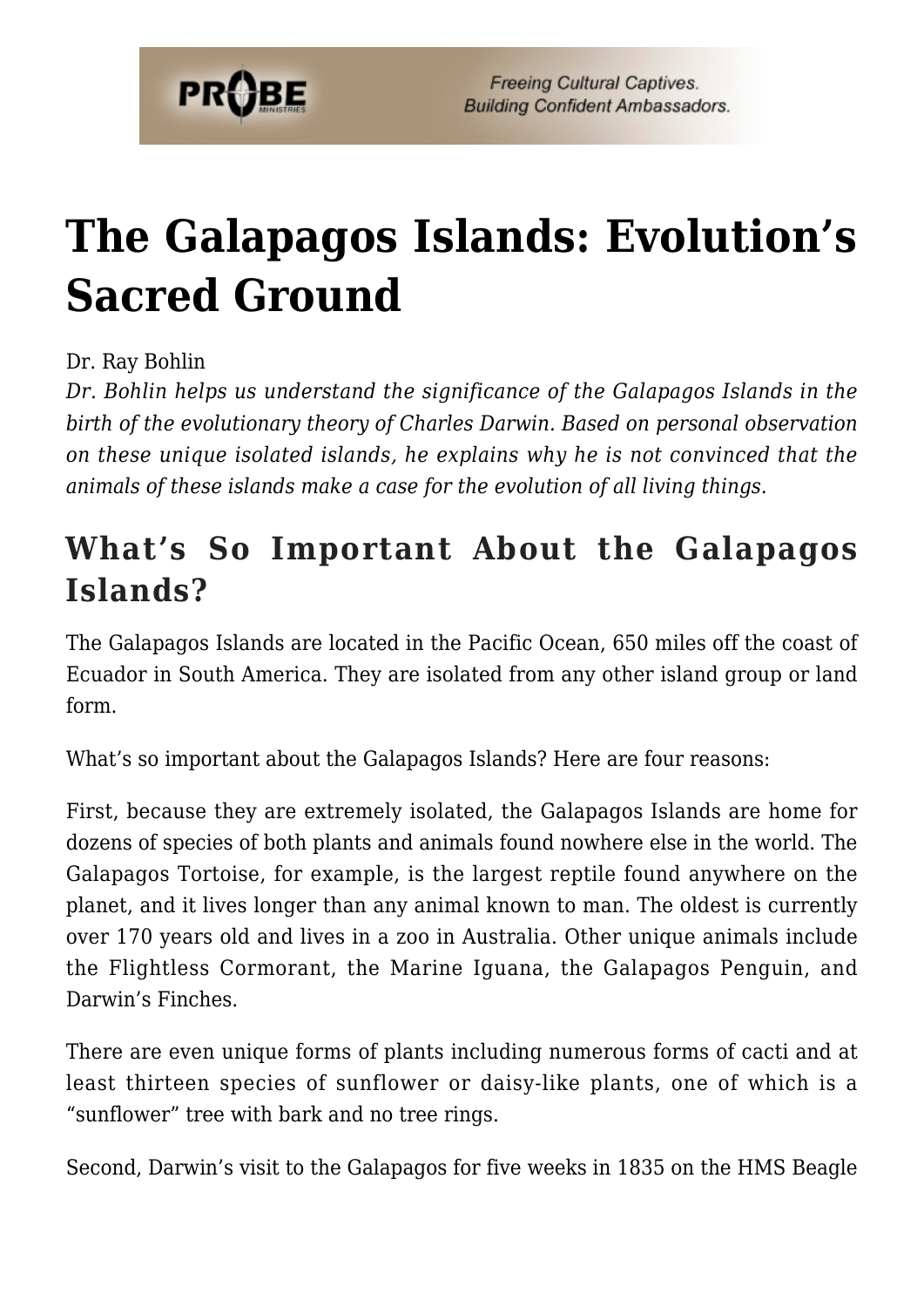

**Freeing Cultural Captives. Building Confident Ambassadors.** 

provided the starting point for the development of his theory of natural selection. Darwin had believed that God individually created each species. However, when he saw and studied variations between similar species from island to island, he correctly reasoned that a natural process made more sense. However, he eventually threw the baby out with the bathwater by reasoning that all species arose by a natural process through natural selection. Darwin's Finches continue to be used as a textbook example of evolution today.

Third, similar to the Hawaiian Islands, the Galapagos Islands are volcanic. There is a geological hotspot deep in the earth's crust underneath the Pacific tectonic plate where magma flows to the surface. The hotspot remains stationary. However, as the Pacific plate moves from west to east, new volcanic islands begin to appear beneath the sea until they eventually poke above the surface to create a new Galapagos island. The youngest of the islands is the island of Fernandina which is the westernmost island. It is estimated geologically to be 800,000 years old. The oldest islands off to the east are estimated to be 3 million years old.

Fourth, two major ocean currents affect the climate of the Galapagos. First, from the south comes the Humboldt Current from Antarctica. Second, a deep-water current comes from the west. Upon reaching the islands, this cold deep water current brings with it a large supply of nutrients that feed the bottom of the food chain. Consequently the western waters of the Galapagos are colder and richer in marine life. These cold-water currents keep the temperature of the islands rather moderate for islands on the equator. In the Galapagos, the waters usually range from the 60s to the 70s F (15-22 degrees Centigrade), creating a more temperate climate for these equatorial islands.

All these factors combine for a most unique experience. The Galapagos have been a "poster child" for evolution ever since Darwin. We'll see how well that holds up.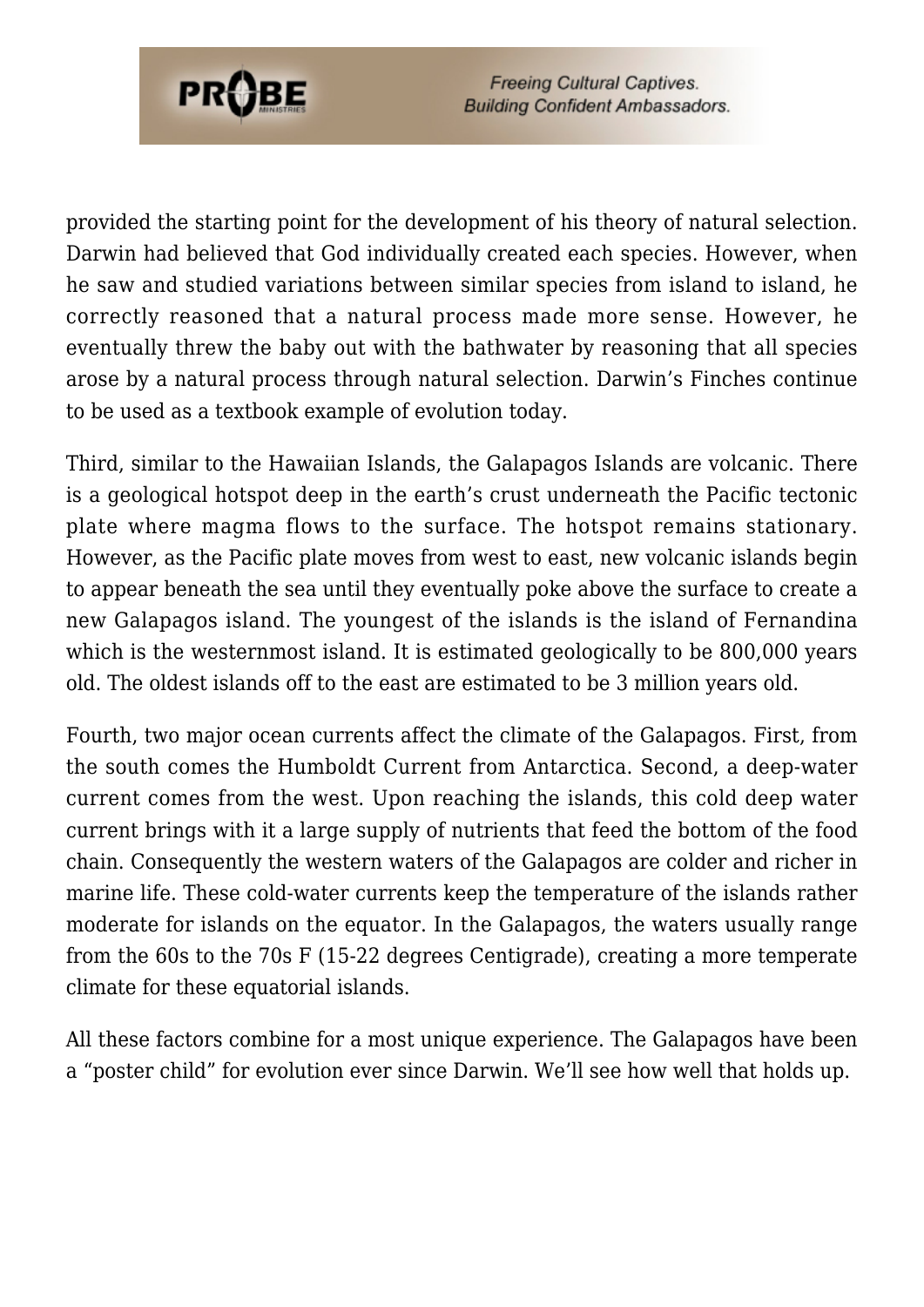

#### **What Evidence of Evolution Do Darwin's Finches Provide?**



Click to see Ray's picture report of his trip to the Galapagos Islands

In May 2003 I had my first opportunity to

visit the Galapagos Islands with a group led by several scientists from the Institute of Creation Research. Our goal was simply to see for ourselves many of the unusual animals and plants which so heavily influenced Darwin in the development of his theory of natural selection.

Look in almost any high school biology textbook and you will find some mention, if not a whole section, on what are now known as *Darwin's finches*. Darwin's finches are comprised of thirteen different species of small finches that arose from a single species that colonized the islands. The finches have adapted to differing food sources ranging from different size seeds, to insects, to cactus flowers, to even blood. The major feature of these finches that has changed is the size and shape of their beaks, but the differences are very subtle.

When we got our first glimpse of the finches we found out just how subtle the differences in beak size and shape really are. Without being able to compare two or three birds right next to each other, we found it virtually impossible to identify them. This observation confirms recent research by Princeton researchers Peter and Rosemary Grant. The Grants have come to the Galapagos Islands every year since the mid-1970s. They have banded, measured, and weighed literally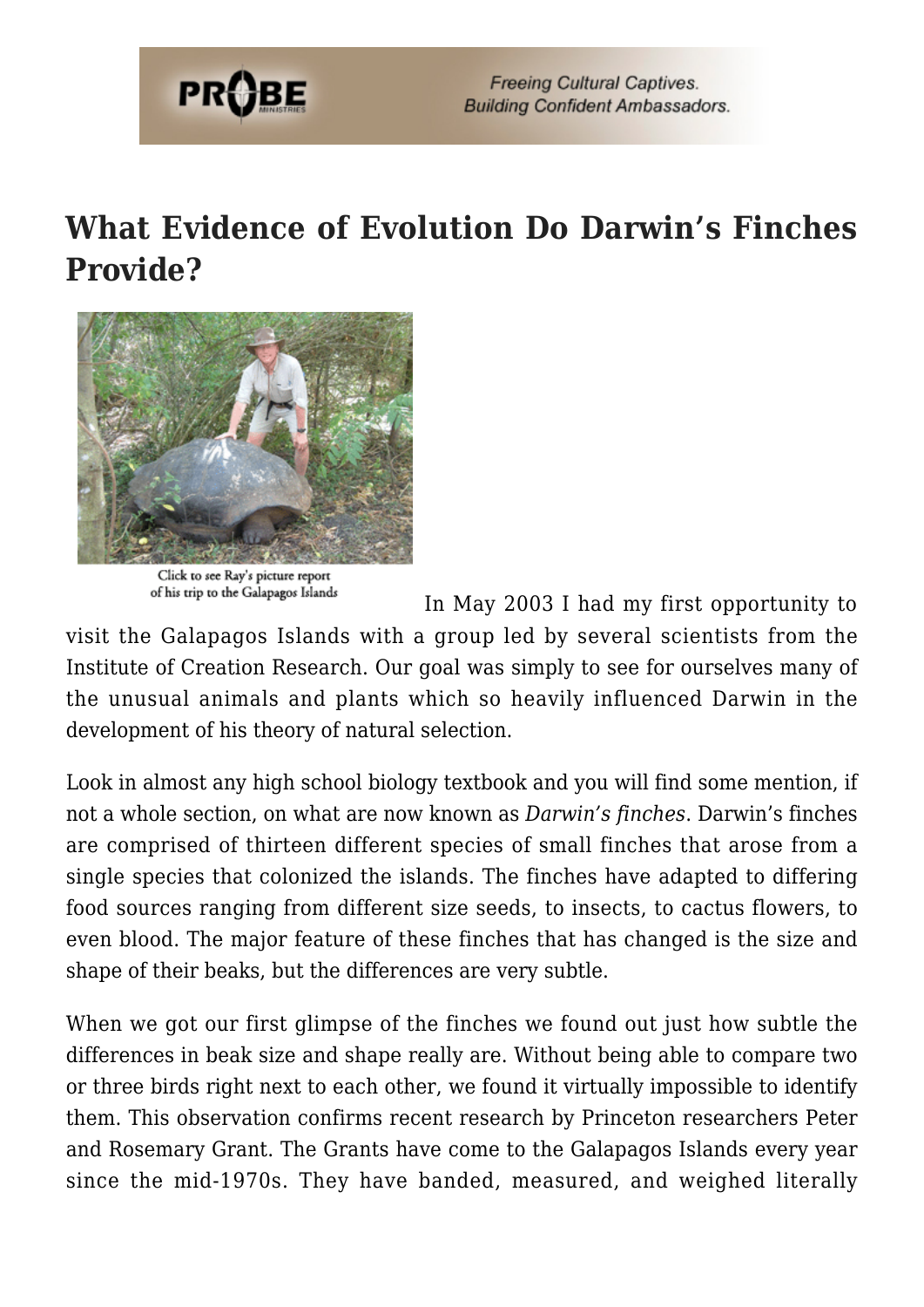

thousands of finches of nearly all species.

Of the thirteen species, six are called ground finches, and they feed on different size seeds and cactus flowers. These finches particularly differ almost exclusively in their beak size or shape. The Grants have found that these finches will "evolve" to larger and smaller beaks depending on the seed availability based on a wet or dry rainy season.

They also learned that most of these six ground finches will interbreed, and the hybrids are fertile, meaning they can also breed among themselves. This information is quite startling because it means that these six species may actually be one species. And the actual degree of change is quite miniscule. The average beak size may change by only a half a millimeter from dry to wet season. These six finches are also indistinguishable in their mtDNA.

These species are so similar in the field that some of the workers and guides from the Darwin Research Station on the Galapagos have a saying: "Only God and Peter Grant can identify Darwin's finches."

As an icon of evolution, the finches are far less than hoped for. ${1}$  Yes, they do document the reality of natural selection. But the degree of selection is quite small and seemingly insignificant. They are a wonderful example of the ability God has given His creatures to be fruitful and multiply in a fallen world.

## **Why Save the Galapagos Tortoise?**

The word Galapagos is Spanish for *saddle*. The islands were named for a particular variety of Galapagos tortoise known as the saddleback. These tortoises inhabit the drier islands and feed primarily on many varieties of prickly pear cactus. The saddle refers to a striking feature of their shell that forms a large space just above the neck that allows the tortoise to reach high to grab a succulent piece of cactus.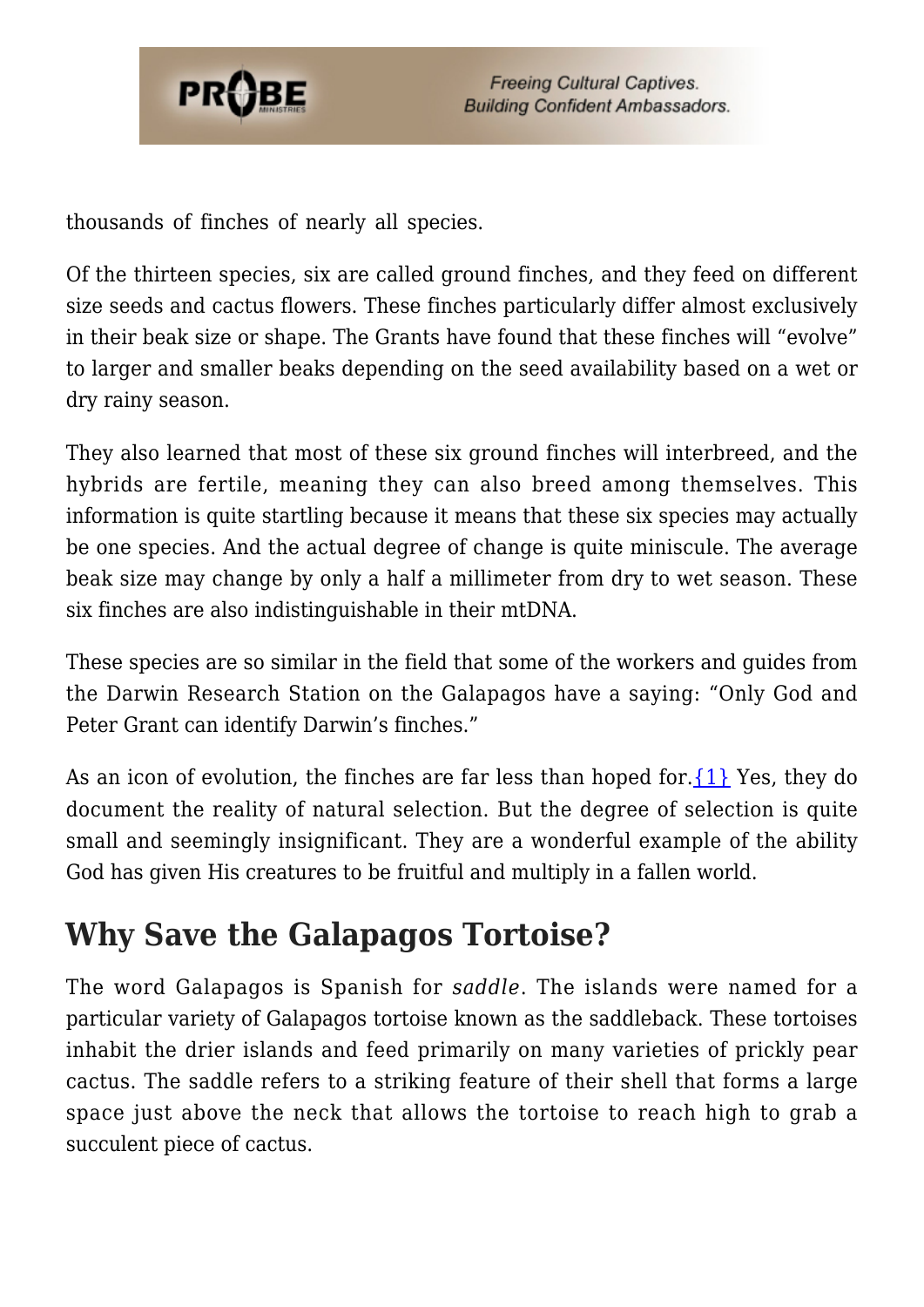

**Freeing Cultural Captives. Building Confident Ambassadors.** 

Since the islands were named for the saddleback tortoise they are a symbol of the islands. As I mentioned earlier, these tortoises are the largest living reptiles. They are also the longest living animals in the world. There is a female Galapagos tortoise in a zoo in Australia by the name of Harriet. Harriet was reportedly taken from the Galapagos Islands by Charles Darwin himself. She eventually was taken to Australia and is reported to be 173 years old, born around 1830. This would make her the oldest living creature on earth.

Harriet is a dome tortoise as opposed to the saddleback variety. Dome tortoises eat low-lying grasses, vegetation and fruits. When Darwin came to the Galapagos Islands in 1835, there were approximately 300,000 tortoises on eleven islands. There are five different varieties on the largest island, Isabella. The five varieties are found associated with the five large volcanic craters where water accumulates and grass is abundant. The other ten varieties inhabited a specific island, one variety of tortoise per island.

The islands were a favorite stopping place for whaling ships and ships crossing the Pacific. Sailors would come on shore and round up twenty to thirty tortoises to be used as food on the long voyage. A tortoise could remain alive with little or no food or water for months, providing fresh meat for the long voyage.

In addition, as people began colonizing the islands, they brought with them rats and mice that would eat the tortoise eggs. Introduced goats and pigs competed with the tortoises for food. Consequently, the tortoise population has been reduced to around 20,000. Some of the specific island varieties have gone extinct. Lonesome George has become the symbol of the plight of the giant tortoise. He is the only remaining member of the tortoises from Pinta Island, and he seems to be refusing to breed.

The Darwin Research Station on Santa Cruz Island in the Galapagos is involved in an extensive captive breeding program, trying to reestablish the tortoises in areas where they have disappeared. But why? If evolution is true, then let natural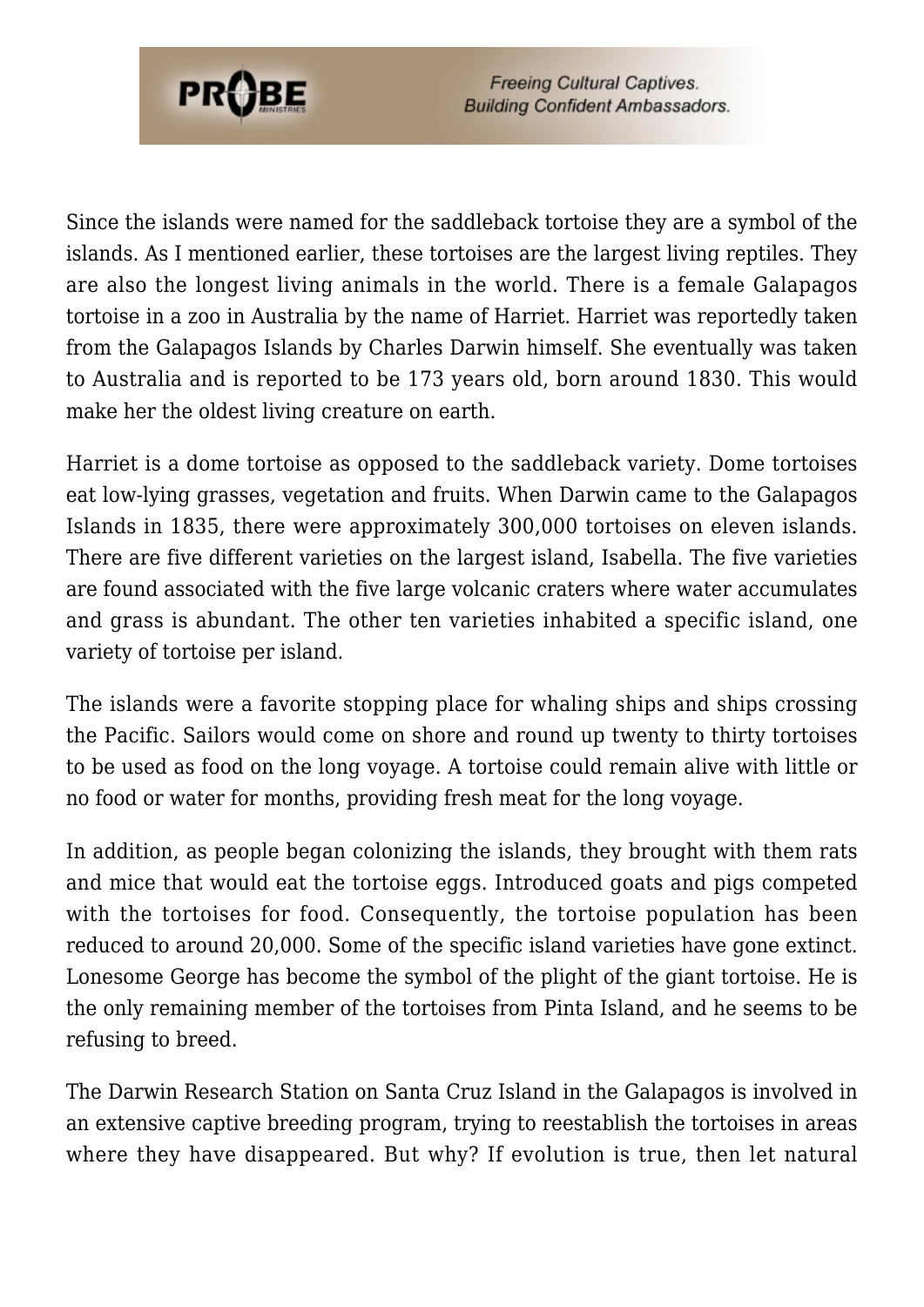

selection take its course. If they survive, fine. If not, that's just life in an evolutionary world. In Genesis, however, we are commanded to have rule and dominion over God's creatures. Wherever practicable, we have a biblical mandate to preserve the creatures He has made in the environment He provided for them (Psalm 104). So the Darwin Research Station is unwittingly acting on a Biblical worldview.

#### **Strange Creatures of the Galapagos**

Though the Galapagos Islands are world famous, they didn't particularly impress Darwin when he first arrived. In his book, *Voyage of the Beagle*, he wrote, "Nothing could be less inviting than the first appearance. A broken field of basaltic lava, thrown into the most rugged waves, and crossed by great fissures, is everywhere covered by stunted, sunburnt brushwood, which shows little signs of life." $\{2\}$ 

Though we may disagree with Darwin on many of the conclusions he drew from his observations of the Galapagos wildlife, he was nonetheless an excellent observer and rather humorous reporter. For instance, one of the well-known inhabitants of the Galapagos is the marine iguana, the only lizard in the world to feed in the sea. Darwin described it this way,

*"It is extremely common on all the islands throughout the group, and lives exclusively on the rocky sea-beaches, being never found, at least I never saw one, even ten yards from shore. It is a hideous-looking creature, of a dirty black colour, stupid, and sluggish in its movements."[{3}](#page-8-2)*

Darwin aside, these creatures are fascinating. They feed on algae and seaweed close in to shore. They swim easily with a serpentine movement with their limbs tucked close to their body. Since the water is so cool, they need several hours to sun themselves before entering the water for breakfast. They will only stay in the sea for about twenty minutes and never longer than an hour. When warming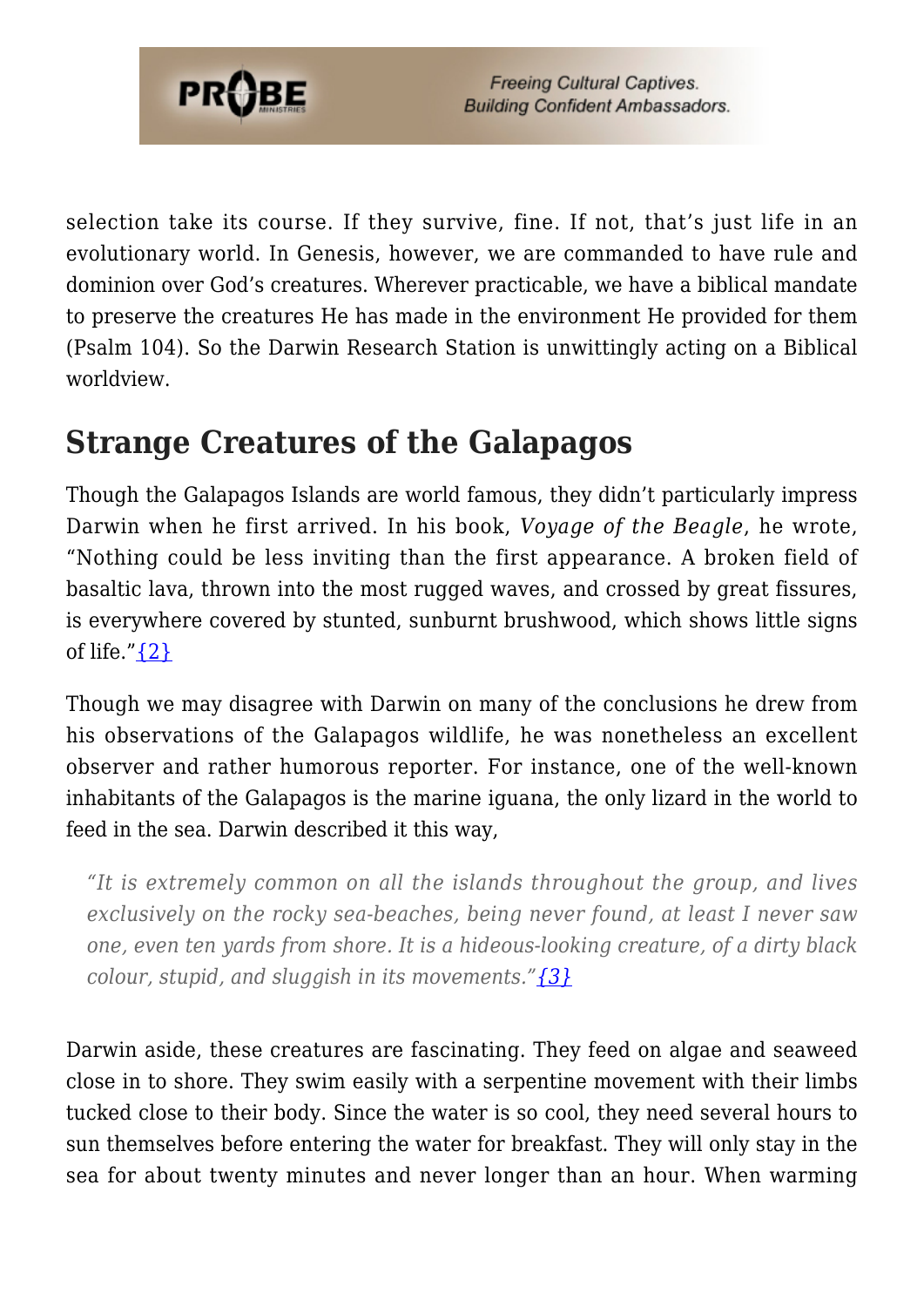

themselves, they lie perpendicular to the sun so their body is fully exposed to the sun. When maintaining their temperature they will face the sun directly and lift their chests off the ground to allow the sea breeze to provide ventilation.

The marine iguana's cousin, the land iguana eats cactus pads and leafy vegetation and never ventures toward the sea. They also didn't impress Darwin terribly much. He described them this way.

*"We will now turn to the terrestrial species, . . . Like their brothers the seakind, they are ugly animals, of a yellowish orange beneath, and of a brownish red colour above: from their low facial angle they have a singularly stupid appearance. . . . In their movements they are lazy and half-torpid."[{4}](#page-8-3)*

Evolutionists suggest that these two species derived from a common ancestor over ten to twenty million years ago (although the oldest island is only 3 million years old!). But we learned that these two species would interbreed on occasion. The hybrids live for only seven to eight of the usual forty years, and their eating habits are strangely intermediate. The hybrids will eat cactus but not leafy vegetation, and will eat seaweed and algae but only at low tide when they can scramble over the rocks to get it. They won't enter the water. This level of hybridization makes it unlikely they are as old as evolutionists suggest.

## **Evidence for Evolution on the Galapagos Islands?**

Thus far we have reviewed some of the amazing animals and plants found on the Galapagos Islands in the Pacific Ocean. The mockingbirds, tortoises, and finches played a role in the formulation of Darwin's theory of natural selection. The Galapagos Islands and their varied and diverse wildlife continue to serve as examples of evolutionary change.

In my brief five-day visit to the Islands, I made a number of observations that cast doubt on the evolutionary significance of these islands.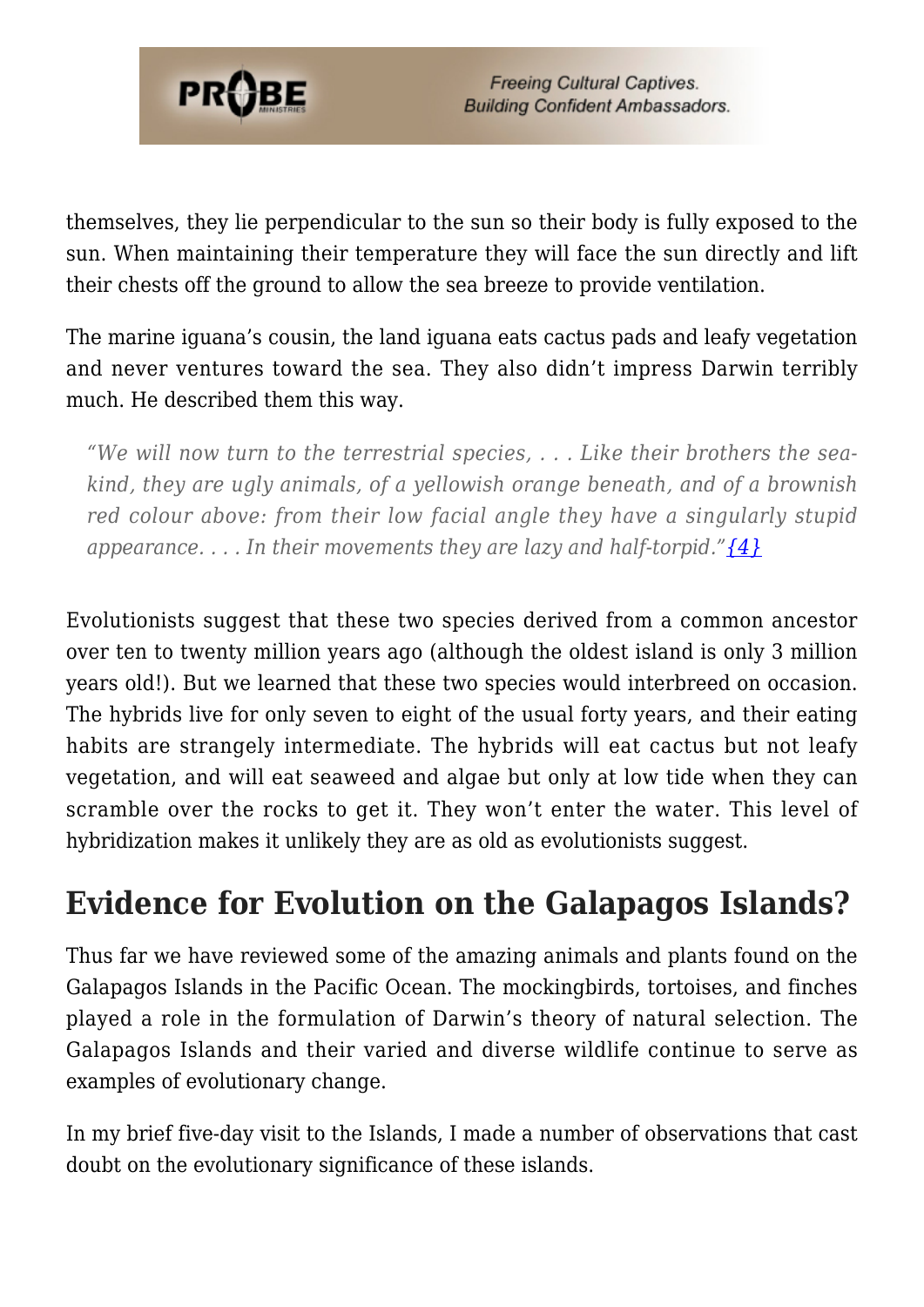

Earlier this week we talked about Darwin's finches. These thirteen finches most likely are descended from a flock of more than thirty finches that colonized the islands about 2 million years ago according to evolutionists. They vary considerably in their beak size and shape as they have adapted to different food sources. As much as these finches have been studied, there is still a great deal we don't know.

For instance, we know nothing of the genetics of beak size and shape. It's certain that beak size is a heritable trait, but just what the genetic cause of the variation is, we don't know. As we said earlier, there may be as few as six actual species of finches on the islands, not thirteen. The changes in beak size and shape may simply have been due to genetic variation the original flock carried with them to the islands in the first place.

The changes between species are very small as we found out trying to identify them. The selection that has been documented varies only from dry to wet years and no overall trend has been observed. So Darwin's finches are not much of an example of evolution after all.

Another strange creature on the Galapagos Islands is the flightless cormorant. Cormorants are birds that inhabit the shores of lakes, rivers, and oceans. They usually feed by diving into the water for fish. Cormorants will then perch above the waters surface and dry their feathers by holding their wings out for maximum air exposure. Flying requires dry wings.

The flightless cormorants of the Galapagos have wings so reduced that they are unable to fly at all. They catch fish by swimming in the water much as a penguin does using their large powerful feet for propulsion. The reduced wing size is probably due to a single mutation that short-circuits wing development in the cormorant chick. The change is indeed quite dramatic, but the change involves a loss of a feature, not the gain of a new adaptation. This is often the case in the origin of new adaptations. Something is lost, not gained. Evolution must be able